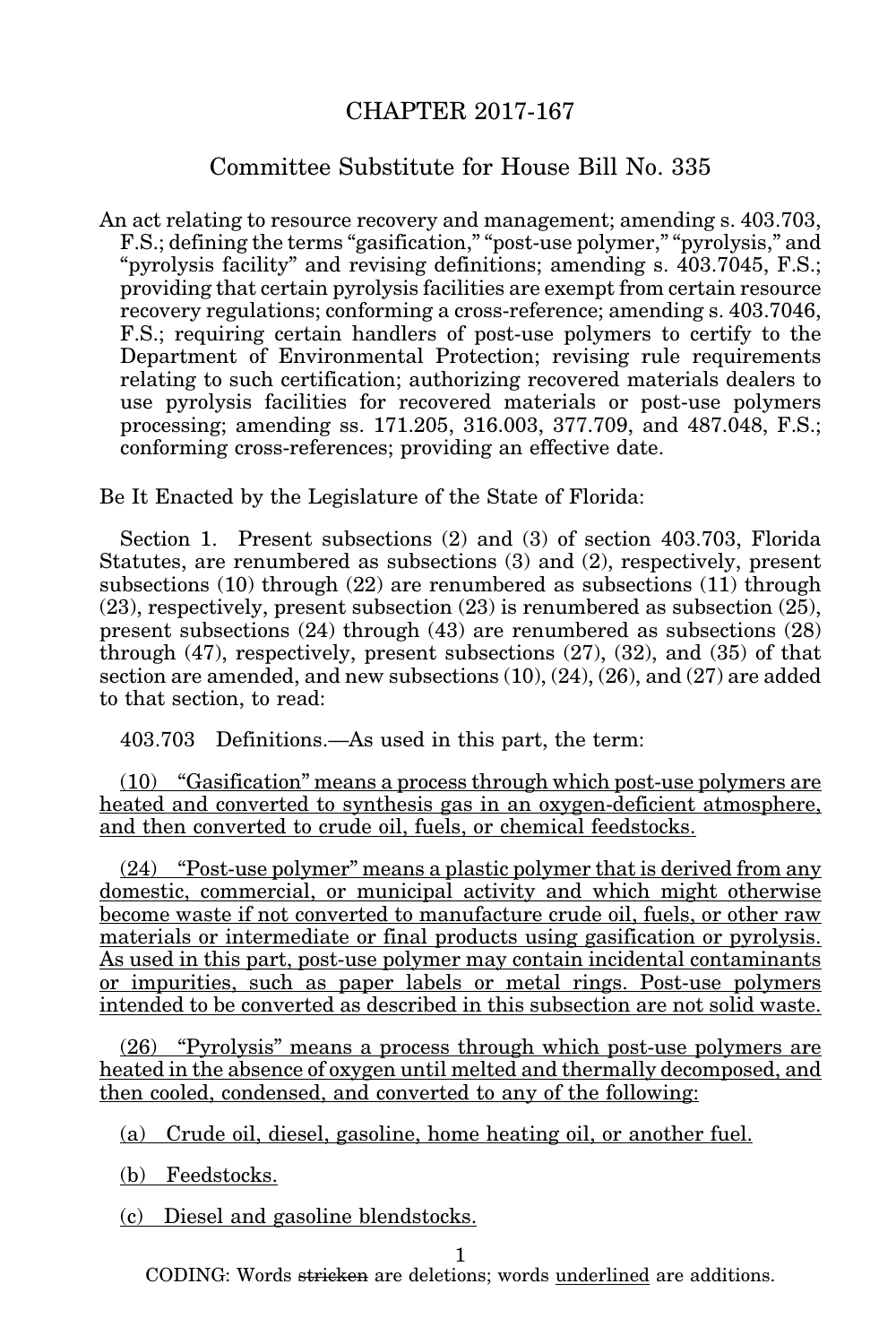(d) Chemicals, waxes, or lubricants.

(e) Other raw materials or intermediate or final products.

(27) "Pyrolysis facility" means a facility that receives, separates, stores, and converts post-use polymers, using gasification or pyrolysis. A pyrolysis facility meeting the conditions of s.  $403.7045(1)(e)$  is not a solid waste management facility.

 $(31)(27)$  "Recycling" means any process by which solid waste, or materials that would otherwise become solid waste, are collected, separated, or processed and reused or returned to use in the form of raw materials or intermediate or final products. Such raw materials or intermediate or final products include, but are not limited to, crude oil, fuels, and fuel substitutes.

 $(36)(32)$  "Solid waste" means sludge unregulated under the federal Clean Water Act or Clean Air Act, sludge from a waste treatment works, water supply treatment plant, or air pollution control facility, or garbage, rubbish, refuse, special waste, or other discarded material, including solid, liquid, semisolid, or contained gaseous material resulting from domestic, industrial, commercial, mining, agricultural, or governmental operations. Recovered materials as defined in subsection (28) and post-use polymers as defined in subsection (24) are not solid waste.

(39)(35) "Solid waste management facility" means any solid waste disposal area, volume reduction plant, transfer station, materials recovery facility, or other facility, the purpose of which is resource recovery or the disposal, recycling, processing, or storage of solid waste. The term does not include recovered materials processing facilities or pyrolysis facilities that meet the requirements of s. 403.7046, except the portion of such facilities, if any, which is used for the management of solid waste.

Section 2. Subsection (1) of section 403.7045, Florida Statutes, is amended to read:

403.7045 Application of act and integration with other acts.—

(1) The following wastes or activities may shall not be regulated pursuant to this act:

(a) Byproduct material, source material, and special nuclear material, the generation, transportation, disposal, storage, or treatment of which is regulated under chapter 404 or the federal Atomic Energy Act of 1954, ch. 1073, 68 Stat. 923, as amended.;

(b) Suspended solids and dissolved materials in domestic sewage effluent or irrigation return flows or other discharges which are point sources subject to permits pursuant to this chapter or s. 402 of the Clean Water Act, Pub. L. No. 95-217.;

2

CODING: Words <del>stricken</del> are deletions; words <u>underlined</u> are additions.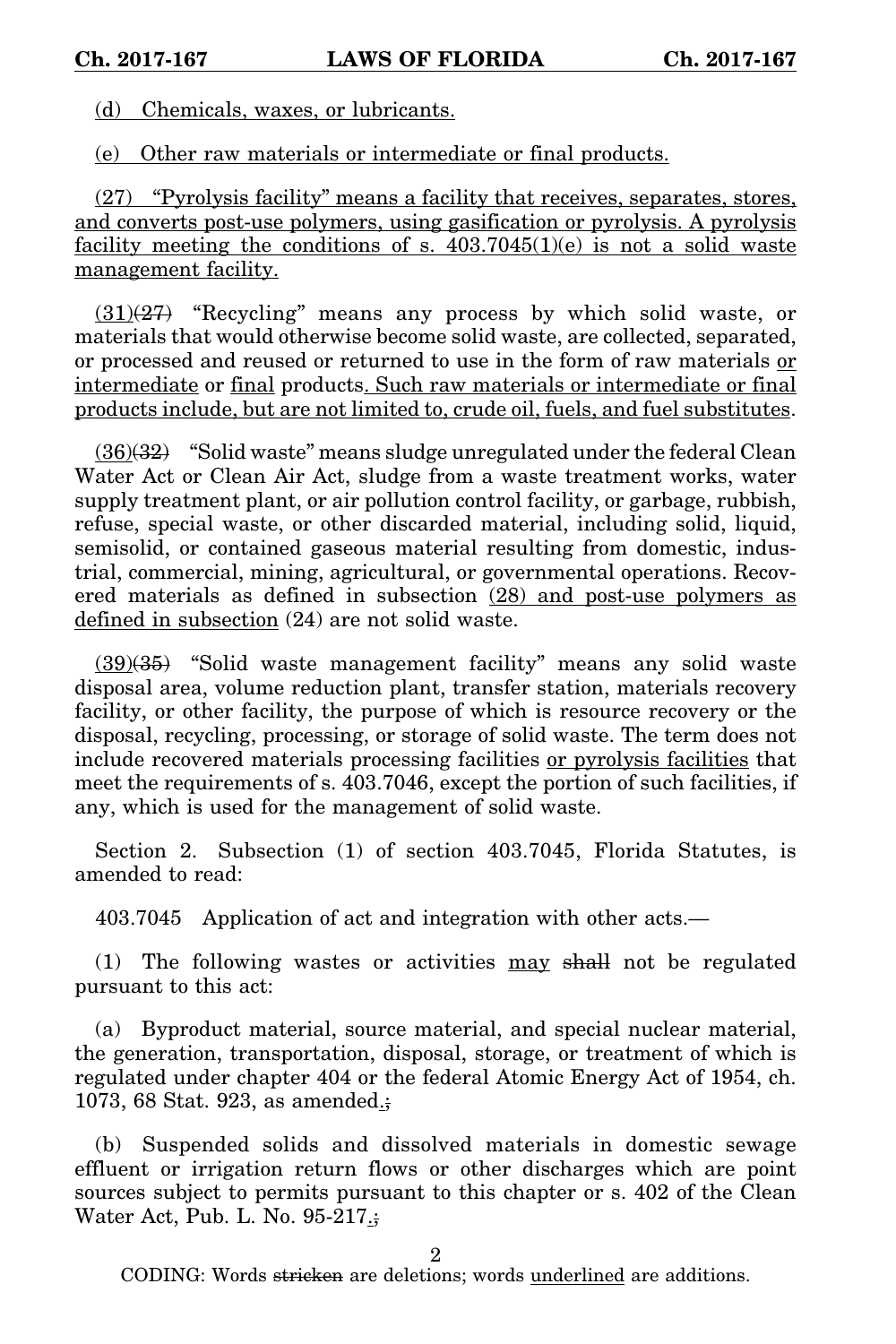(c) Emissions to the air from a stationary installation or source regulated under this chapter or the Clean Air Act, Pub. L. No. 95-95.

(d) Drilling fluids, produced waters, and other wastes associated with the exploration for, or development and production of, crude oil or natural gas which are regulated under chapter 377,; or

(e) Recovered materials, post-use polymers, or recovered materials processing facilities, <u>or pyrolysis facilities</u>, except as provided in s. 403.7046, if:

1. A majority of the recovered materials or post-use polymers at the facility are demonstrated to be sold, used, or reused within 1 year. As used in this subparagraph, the terms "used" or "reused" include, but are not limited to, the conversion of post-use polymers into crude oil, fuels, feedstocks, or other raw materials or intermediate or final products by gasification or pyrolysis, as defined in s. 403.703.

2. The recovered materials or post-use polymers handled by the facility or the products or byproducts of operations that process recovered materials or post-use polymers are not discharged, deposited, injected, dumped, spilled, leaked, or placed into or upon any land or water by the owner or operator of the such facility so that the such recovered materials or post-use polymers, products or byproducts, or any constituent thereof may enter other lands or be emitted into the air or discharged into any waters, including groundwaters, or otherwise enter the environment such that a threat of contamination in excess of applicable department standards and criteria is caused.

3. The recovered materials or post-use polymers handled by the facility are not hazardous wastes as defined in under s. 403.703, and rules adopted under this section promulgated pursuant thereto.

4. The facility is registered as required in s. 403.7046.

(f) Industrial byproducts, if:

1. A majority of the industrial byproducts are demonstrated to be sold, used, or reused within 1 year.

2. The industrial byproducts are not discharged, deposited, injected, dumped, spilled, leaked, or placed upon any land or water so that such industrial byproducts, or any constituent thereof, may enter other lands or be emitted into the air or discharged into any waters, including groundwaters, or otherwise enter the environment such that a threat of contamination in excess of applicable department standards and criteria or a significant threat to public health is caused.

3. The industrial byproducts are not hazardous wastes as defined in under s. 403.703 and rules adopted under this section.

3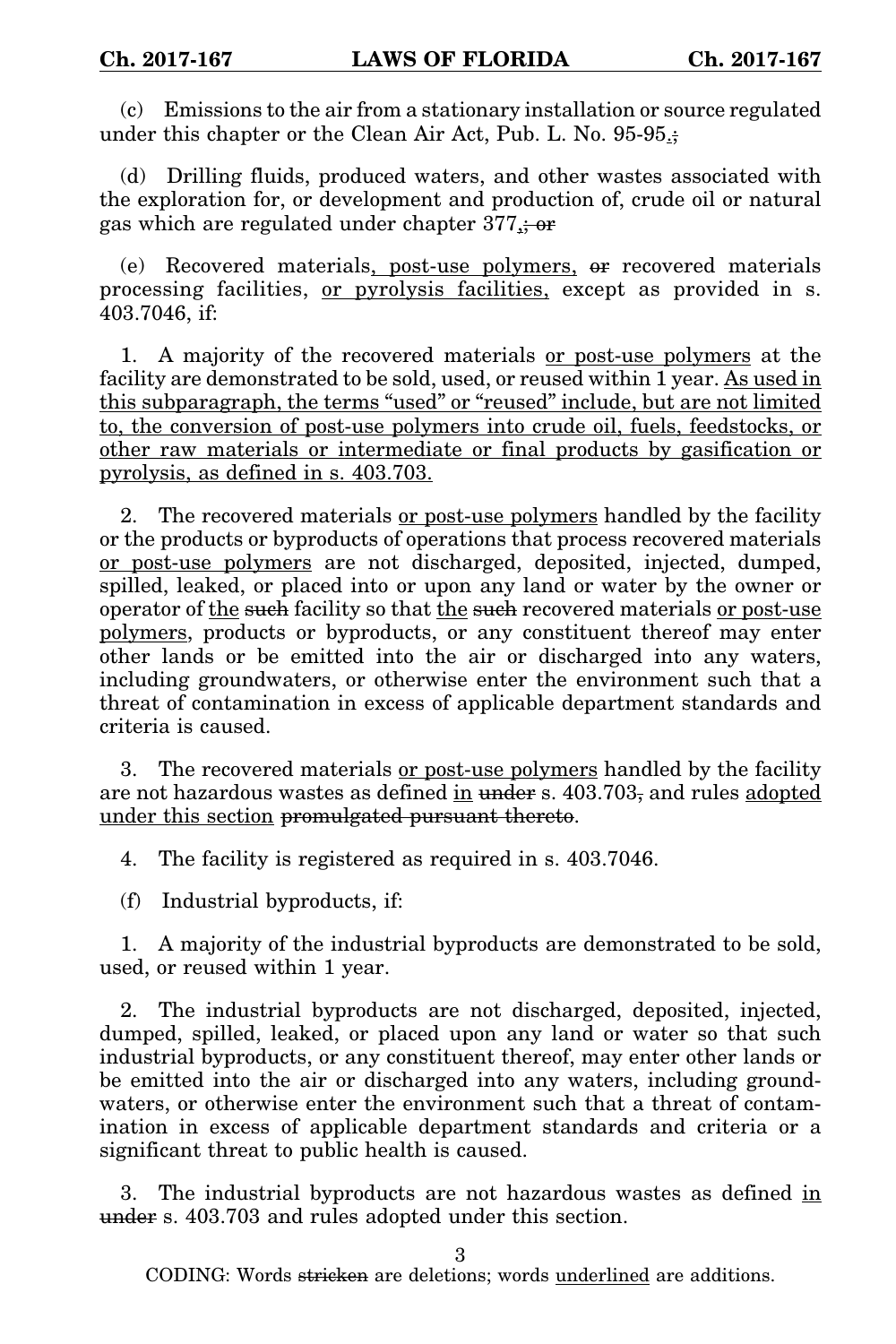Sludge from an industrial waste treatment works that meets the exemption requirements of this paragraph is not solid waste as defined in s.  $403.703$  s.  $40\overline{3.703(32)}$ .

Section 3. Subsection (1) and paragraph (b) of subsection (3) of section 403.7046, Florida Statutes, are amended to read:

403.7046 Regulation of recovered materials.—

(1) Any person who handles, purchases, receives, recovers, sells, or is an end user of recovered materials or post-use polymers shall annually certify to the department on forms provided by the department. The department may by rule exempt from this requirement generators of recovered materials or post-use polymers; persons who handle or sell recovered materials or postuse polymers as an activity which is incidental to the normal primary business activities of that person; or persons who handle, purchase, receive, recover, sell, or are end users of recovered materials or post-use polymers in small quantities as defined by the department. The department shall adopt rules for the certification of and reporting by such persons and shall establish criteria for revocation of such certification. Such rules shall be designed to elicit, at a minimum, the amount and types of recovered materials or post-use polymers handled by registrants, and the amount and disposal site, or name of person with whom such disposal was arranged, of any solid waste generated by such facility. By February 1 of each year, registrants shall report all required information to the department and to all counties from which it received materials. Such rules may provide for the department to conduct periodic inspections. The department may charge a fee of up to \$50 for each registration, which shall be deposited into the Solid Waste Management Trust Fund for implementation of the program.

(3) Except as otherwise provided in this section or pursuant to a special act in effect on or before January 1, 1993, a local government may not require a commercial establishment that generates source-separated recovered materials to sell or otherwise convey its recovered materials to the local government or to a facility designated by the local government, nor may the local government restrict such a generator's right to sell or otherwise convey such recovered materials to any properly certified recovered materials dealer who has satisfied the requirements of this section. A local government may not enact any ordinance that prevents such a dealer from entering into a contract with a commercial establishment to purchase, collect, transport, process, or receive source-separated recovered materials.

(b)1. Before engaging in business within the jurisdiction of the local government, a recovered materials dealer or pyrolysis facility must provide the local government with a copy of the certification provided for in this section. In addition, the local government may establish a registration process whereby a recovered materials dealer or pyrolysis facility must register with the local government before engaging in business within the jurisdiction of the local government. Such registration process is limited to requiring the dealer or pyrolysis facility to register its name, including the

4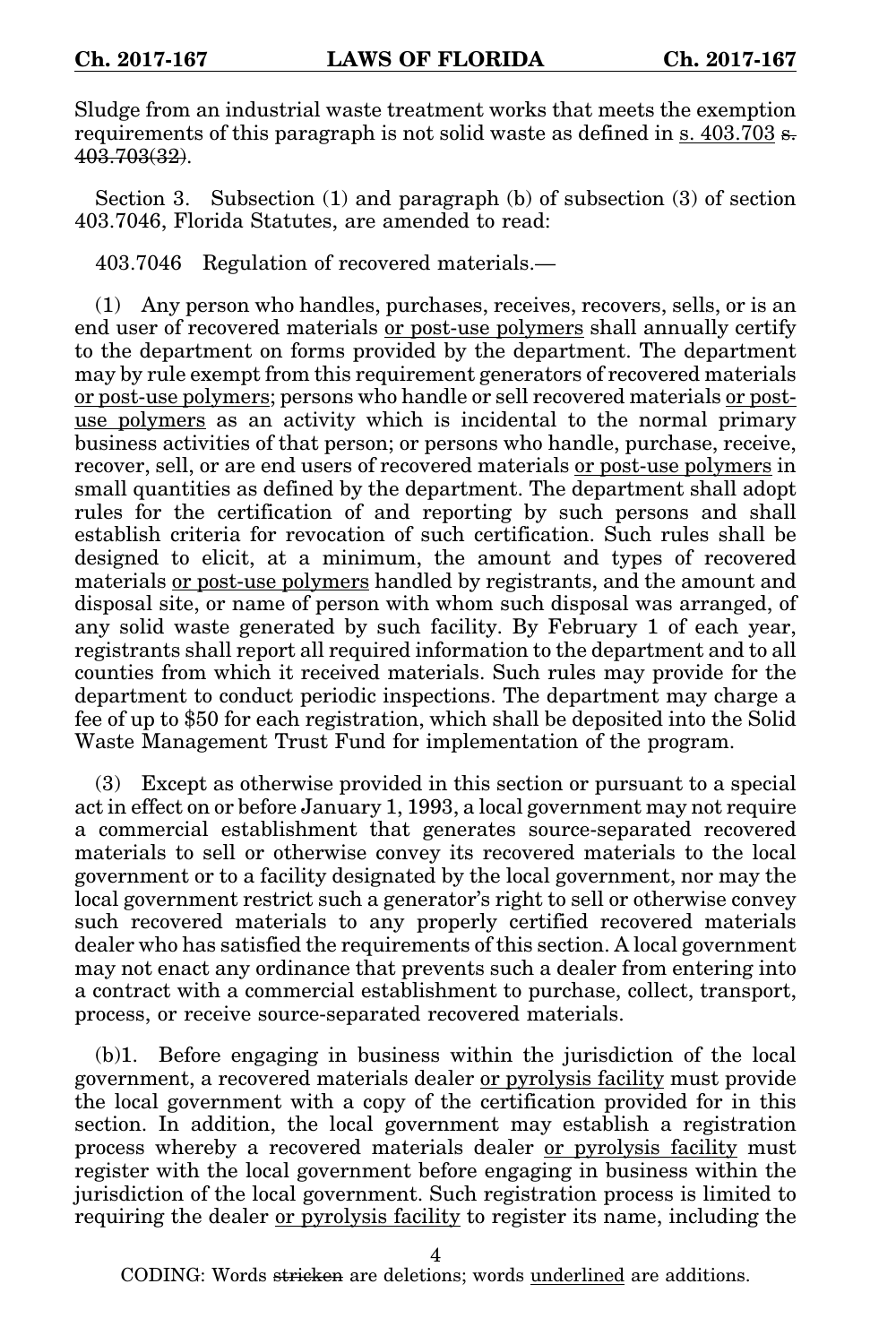owner or operator of the dealer or pyrolysis facility, and, if the dealer or pyrolysis facility is a business entity, its general or limited partners, its corporate officers and directors, its permanent place of business, evidence of its certification under this section, and a certification that the recovered materials or post-use polymers will be processed at a recovered materials processing facility or pyrolysis facility satisfying the requirements of this section. The local government may not use the information provided in the registration application to compete unfairly with the recovered materials dealer until 90 days after receipt of the application. All counties, and municipalities whose population exceeds 35,000 according to the population estimates determined pursuant to s. 186.901, may establish a reporting process that must be limited to the regulations, reporting format, and reporting frequency established by the department pursuant to this section, which must, at a minimum, include requiring the dealer or pyrolysis facility to identify the types and approximate amount of recovered materials or postuse polymers collected, recycled, or reused during the reporting period; the approximate percentage of recovered materials or post-use polymers reused, stored, or delivered to a recovered materials processing facility or pyrolysis facility or disposed of in a solid waste disposal facility; and the locations where any recovered materials or post-use polymers were disposed of as solid waste. The local government may charge the dealer or pyrolysis facility a registration fee commensurate with and no greater than the cost incurred by the local government in operating its registration program. Registration program costs are limited to those costs associated with the activities described in this subparagraph. Any reporting or registration process established by a local government with regard to recovered materials or post-use polymers is governed by this section and department rules adopted pursuant thereto.

2. Information reported under this subsection which, if disclosed, would reveal a trade secret, as defined in s. 812.081, is confidential and exempt from s.  $119.07(1)$  and s.  $24(a)$ , Art. I of the State Constitution. This subparagraph is subject to the Open Government Sunset Review Act in accordance with s. 119.15 and shall stand repealed on October 2, 2021, unless reviewed and saved from repeal through reenactment by the Legislature.

Section 4. Subsection (2) of section 171.205, Florida Statutes, is amended to read:

171.205 Consent requirements for annexation of land under this part. Notwithstanding part I, an interlocal service boundary agreement may provide a process for annexation consistent with this section or with part I.

(2) If the area to be annexed includes a privately owned solid waste disposal facility as defined in s.  $403.703$  s.  $403.703(33)$  which receives municipal solid waste collected within the jurisdiction of multiple local governments, the annexing municipality must set forth in its plan the effects that the annexation of the solid waste disposal facility will have on the other local governments. The plan must also indicate that the owner of the affected

5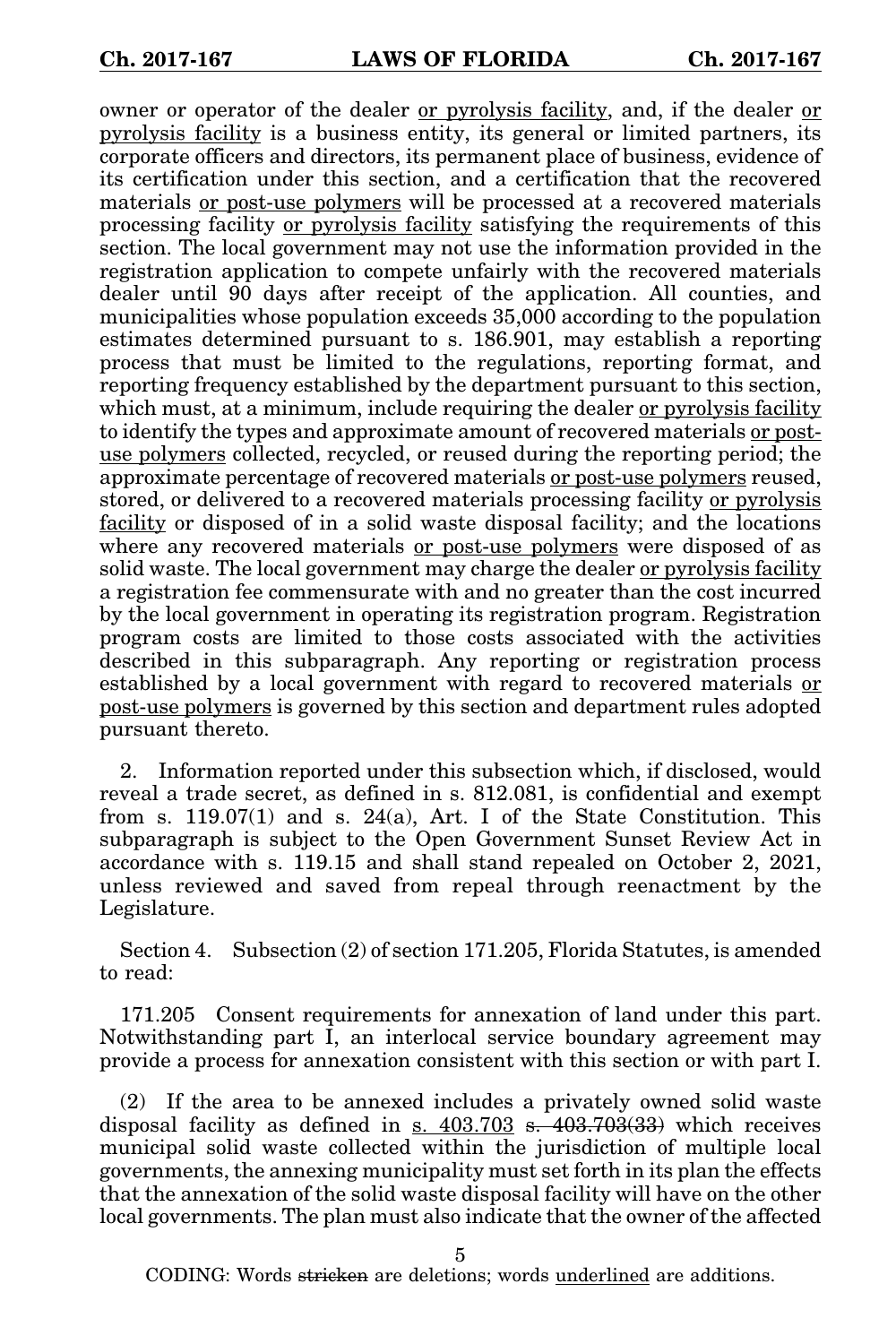solid waste disposal facility has been contacted in writing concerning the annexation, that an agreement between the annexing municipality and the solid waste disposal facility to govern the operations of the solid waste disposal facility if the annexation occurs has been approved, and that the owner of the solid waste disposal facility does not object to the proposed annexation.

Section 5. Subsection (28) of section 316.003, Florida Statutes, is amended to read:

316.003 Definitions.—The following words and phrases, when used in this chapter, shall have the meanings respectively ascribed to them in this section, except where the context otherwise requires:

(28) HAZARDOUS MATERIAL.—Any substance or material which has been determined by the secretary of the United States Department of Transportation to be capable of imposing an unreasonable risk to health, safety, and property. This term includes hazardous waste as defined in s. 403.703 s. 403.703(13).

Section 6. Paragraph (f) of subsection (2) of section 377.709, Florida Statutes, is amended to read:

377.709 Funding by electric utilities of local governmental solid waste facilities that generate electricity.—

(2) DEFINITIONS.—As used in this section, the term:

(f) "Solid waste facility" means a facility owned or operated by, or on behalf of, a local government for the purpose of disposing of solid waste, as that term is defined in s.  $403.703$  s.  $403.703(32)$ , by any process that produces heat and incorporates, as a part of the facility, the means of converting heat to electrical energy in amounts greater than actually required for the operation of the facility.

Section 7. Subsection (1) of section 487.048, Florida Statutes, is amended to read:

487.048 Dealer's license; records.—

(1) Each person holding or offering for sale, selling, or distributing restricted-use pesticides must obtain a dealer's license from the department. Application for the license shall be filed with the department by using a form prescribed by the department or by using the department's website. The license must be obtained before entering into business or transferring ownership of a business. The department may require examination or other proof of competency of individuals to whom licenses are issued or of individuals employed by persons to whom licenses are issued. Demonstration of continued competency may be required for license renewal, as set by rule. The license shall be renewed annually as provided by rule. An annual license fee not exceeding \$250 shall be established by rule. However, a user

6

CODING: Words <del>stricken</del> are deletions; words <u>underlined</u> are additions.